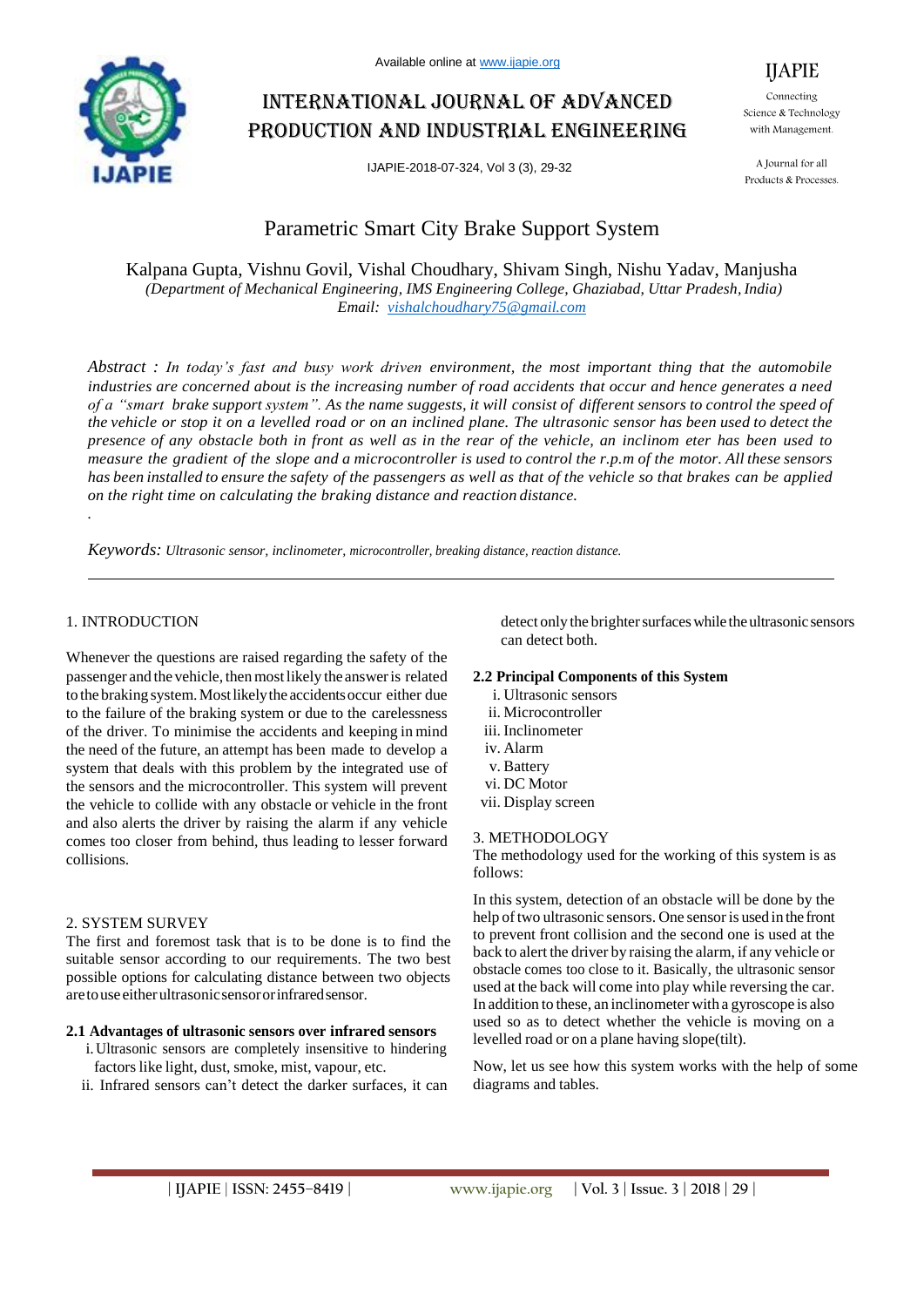#### *Kalpana Gupta et al., International Journal of Advanced Production and Industrial Engineering*



#### **3.1 Ultrasonic Sensor**

As the name suggests, the ultrasonic sensor works by emitting short, high frequency sound pulses at regular intervals. If they strike an object, then they are reflected back as echo signals, which itself computes the distance to the target based on time span between the signal and receiving the echo.



The computation of the distance between the vehicle and the obstacle is done on the basis of the formula :

$$
Distance = Speed*Time
$$
  
2

where, speed of sound in air is 343 m/s

#### **3.1.1 Braking Distance**

The braking distance is the distance the vehicle travels by the time it could actually come to rest on applying the brakes. It can be found by determining the work required to dissipate the kinetic energy of the vehicle.

Braking distance,  $s = v^2/(2\mu g)$ 

where,

'v' is speed of the vehicle in m/s

'u' is the coefficient of friction between tyre and road  $\mu$  =  $0.8$ (dry road)  $\mu$  = 0.6(wet road)

 $(g'$  is the acceleration due to gravity(9.81 m/s<sup>2</sup>)

## **3.1.2 Preception-reaction distance**

The perception-reaction distance is the distance the vehicle travels by the time the driver could actually react to the stimuli and apply brakes. It can be found by using the formula given below:

Perception-reaction distance,  $d = v * t_{p-r}$ 

where,

'v' is the speed of the vehicle in m/s

 $t_{\text{p-r}}$  is the reaction time of the driver  $\sim 1.5 \text{ s}$ 

## **3.1.3 Total stopping distance**

The total stopping distance or the actual stopping distance is the sum of the reaction distance and the braking distance.



Thus,

Totalstopping distance =  $(v^*t_{p-r}) + (v^2/2\mu g)$ 

## **3.2 Inclinometer**

An inclinometer is an instrument that for measuring angles of slope or elevation and depression of the plane w.r.t. the force of gravity. External accelerations like rapid motions, vibrations or shocks will introduce errors in the tilt measurement. To overcome this problem, a gyroscope can be used in addition to that of the inclinometer because the above mentioned accelerations have limited effects on the gyroscope, thus giving the most accurate value of the tilt.



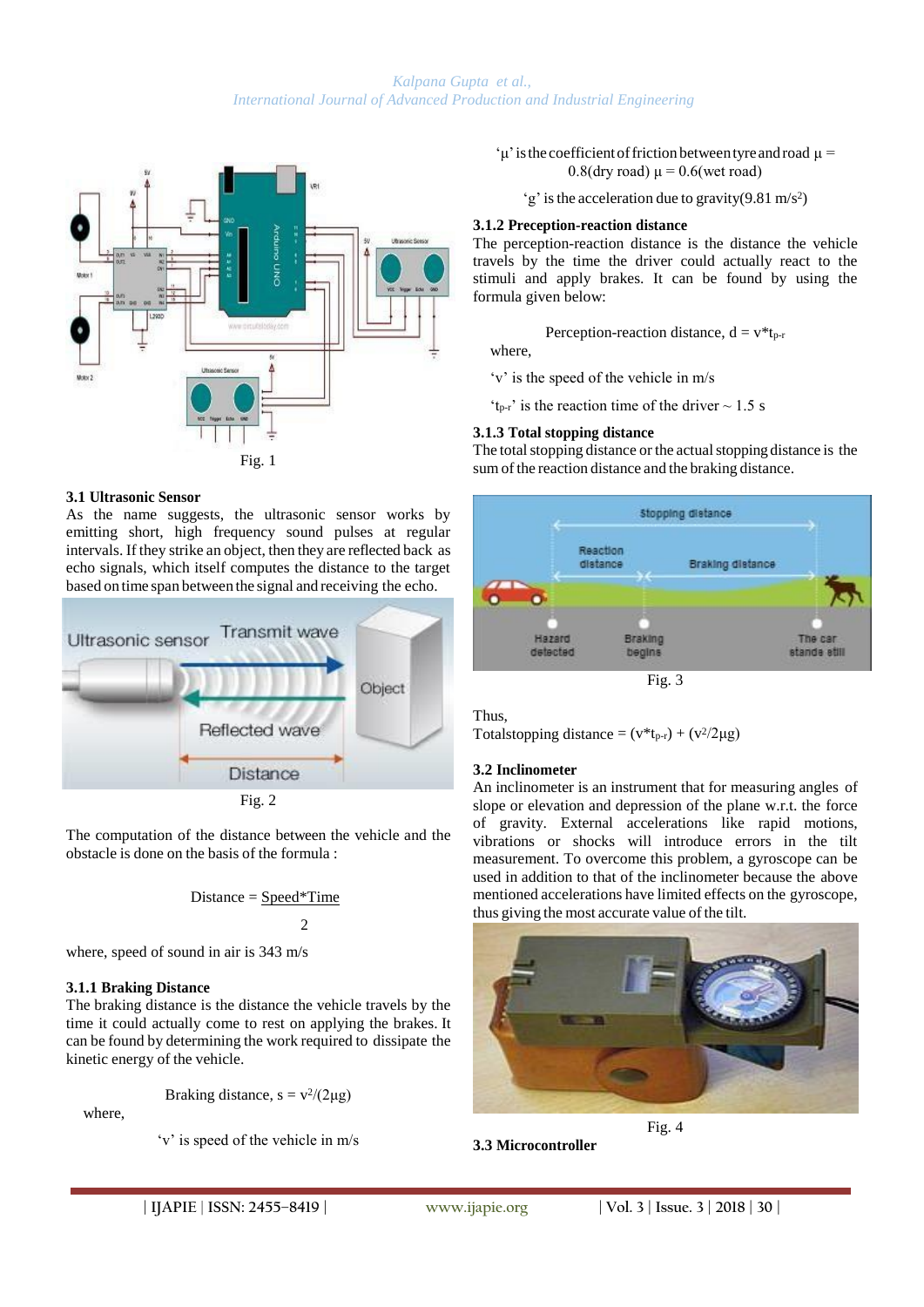The model number of the microcontroller used in this project is ATmega328. Apart from this, an L293D motor driver IC is also used for driving the motor as per the requirement.

#### **3.4 Mechanism**

As the vehicle is moving on the levelled road, then the total braking distance can be calculated based on the abovementioned formulae. But, if the vehicle is climbing up the hill or moving down the hill, then inclinometer gives us the value of the slope and the deacceleration to be produced on applying the brakes is to be calculated as follows:

i) When the vehicle is moving down the slope,

$$
\alpha = g(\mu \cos \theta - \sin \theta)
$$

ii) When the vehicle is climbing up the slope,

$$
\alpha = g(\mu \cos \theta + \sin \theta)
$$

where,  $\theta$  is the angle of the slope.

Now, on calculating ' $\alpha$ ', we need to calculate the stopping distance which can be calculated via the following formula:

Stopping Distance = 
$$
v^2/2\alpha
$$

The block diagram shows the mechanism of this system and the use of themicrocontroller:



When all the sensors give their responses to the microcontroller, then depending upon the algorithm feeded, it controls the speed of the DC motor attached and hence, the vehicle is slowed down or stopped completely as per the requirement and also the alarm is raised if the ultrasonic sensor detects an object too close from the back.

In this way, the safety of the passengers as well asthe vehicle is ensured.

## 4. OBSERVATIONS

Basedontheabovementionedformulae,theobservationand the calculation for the developed braking system is given in the following table :

**Case I (a)** : When the vehicle is moving on the leveled road (without sensor).

| Table 1             |                              |  |  |
|---------------------|------------------------------|--|--|
| <b>Speed (kmph)</b> | <b>Stopping Distance (m)</b> |  |  |
| 10                  | 4.64                         |  |  |
| 18                  | 9.81                         |  |  |
| 36                  | 21.37                        |  |  |
| 54                  | 36.83                        |  |  |
| 72                  | 53.48                        |  |  |

**Case I (b)** : When the vehicle is moving on the leveled road (with sensor).

| Table 3             |                              |  |  |
|---------------------|------------------------------|--|--|
| <b>Speed (Kmph)</b> | <b>Stopping Distance (m)</b> |  |  |
| 10                  | 1.25                         |  |  |
| 18                  | 4.09                         |  |  |
| 36                  | 11.37                        |  |  |
| 54                  | 21.83                        |  |  |
| 72                  | 35.48                        |  |  |



**Case II** : When the vehicle is moving down the slope

| Table 4                |                                                        |                                                             |                                           |  |
|------------------------|--------------------------------------------------------|-------------------------------------------------------------|-------------------------------------------|--|
| <b>Speed</b><br>(kmph) | Angle of<br><b>Plane</b> ( $\mathbf{\Theta}^{\circ}$ ) | Deacceleration to<br>be imparted to<br>the vehicle $(m/s2)$ | <b>Stopping</b><br><b>Distance</b><br>(m) |  |
| 40                     | 30                                                     | 1.89                                                        | 32.65                                     |  |
| 40                     | 35                                                     | 0.81                                                        | 76.19                                     |  |